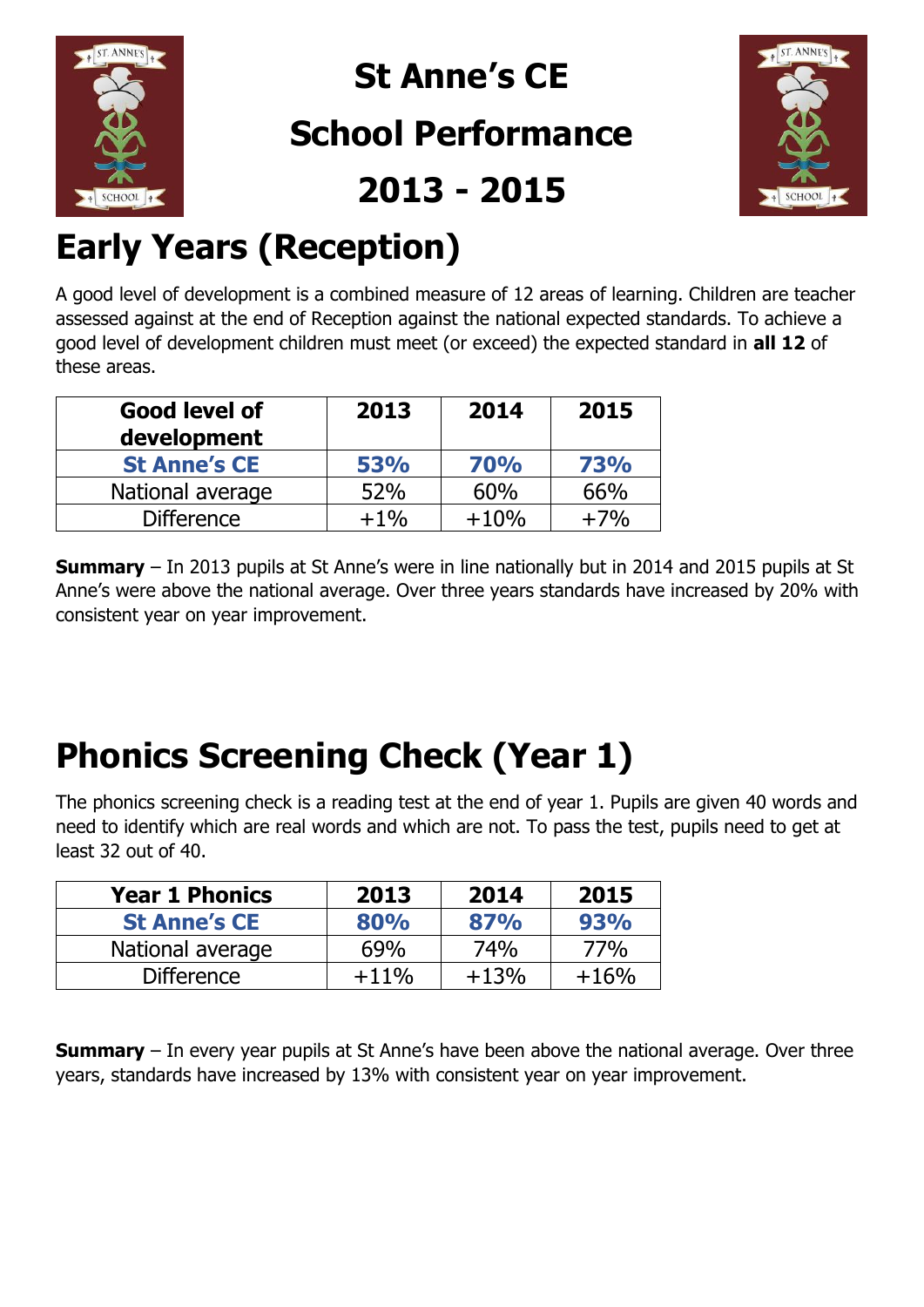

**St Anne's CE** 

#### **School Performance**





### **Key Stage 1 (Year 2)**

Pupils are teacher assessed at the end of key stage 1 at the end of year 2. The expected standard nationally at the end of key stage 1 is a national curriculum **level 2b**. Pupils who are assessed as a **level 3** are above average.

| Level 2b+      |                                   | 2013  | 2014       | 2015   |
|----------------|-----------------------------------|-------|------------|--------|
|                | <b>St Anne's CE</b><br><b>77%</b> |       | 80%        | 93%    |
| <b>Reading</b> | National average                  | 79%   | 81%        | 83%    |
|                | <b>Difference</b>                 | $-2%$ | $-1\%$     | $+10%$ |
| <b>Writing</b> | <b>St Anne's CE</b>               | 67%   | <b>70%</b> | 87%    |
|                | National average                  | 67%   | 70%        | 72%    |
|                | <b>Difference</b>                 | $0\%$ | $0\%$      | $+15%$ |
|                | <b>St Anne's CE</b>               | 87%   | 83%        | 93%    |
| <b>Maths</b>   | National average                  | 78%   | 80%        | 82%    |
|                | <b>Difference</b>                 | $+9%$ | $+3%$      | $+11%$ |

|                | Level 3+                          |            | 2014       | 2015       |
|----------------|-----------------------------------|------------|------------|------------|
|                | <b>37%</b><br><b>St Anne's CE</b> |            | <b>33%</b> | <b>53%</b> |
| <b>Reading</b> | National average                  | 29%        | 31%        | 32%        |
|                | <b>Difference</b>                 | $+8%$      | $+2%$      | $+21%$     |
|                | <b>St Anne's CE</b><br>23%        |            | 20%        | 33%        |
| <b>Writing</b> | National average                  | 15%        | 16%        | 18%        |
|                | <b>Difference</b>                 | $+8%$      | $+4%$      | $+15%$     |
|                | <b>St Anne's CE</b>               | <b>20%</b> | <b>30%</b> | <b>37%</b> |
| <b>Maths</b>   | National average                  | 23%        | 24%        | 26%        |
|                | <b>Difference</b>                 | $-3%$      | $+6%$      | $+11%$     |

**Summary** – Overall pupils at St Anne's are above the national average. In 2013 and 2014 pupils at the expected standard (level 2b) were more in line but in 2015 are well above average. Pupils at St Anne's who achieve higher levels (level 3) were again mainly in line in 2013 and 2014, but well above pupils nationally in 2015.

Over three years there is a significant rising trend and some areas have increased by up to 20%. In all subjects at every standard pupils at St Anne's are well above the national average (by 10% or more).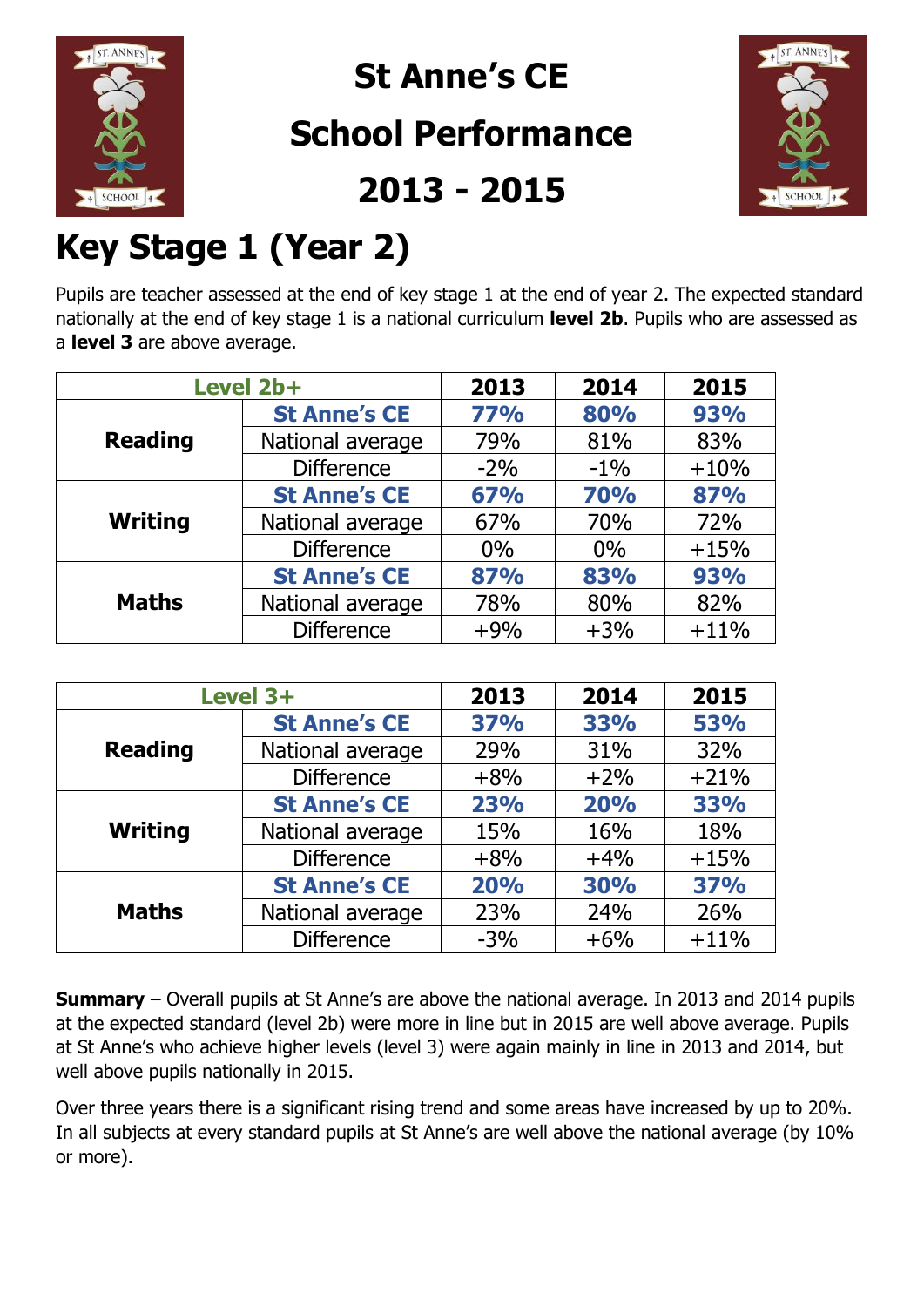

## **St Anne's CE**

#### **School Performance**





## **Key Stage 2 (Year 6)**

Pupils sit SATs tests at the end of key stage 2 at the end of year 6 for Reading, Grammar, Punctuation and Spelling and Maths. Writing is teacher assessed. The expected standard nationally at the end of key stage 2 is a national curriculum **level 4**. Pupils who are assessed as a **level 5** or **level 6** are above average.

| Level 4+                             |                             | 2013              | 2014        | 2015        |
|--------------------------------------|-----------------------------|-------------------|-------------|-------------|
|                                      | <b>St Anne's CE</b>         | 93%               | <b>100%</b> | <b>100%</b> |
| <b>Reading</b>                       | National average            | 86%               | 89%         | 89%         |
|                                      | <b>Difference</b><br>$+7%$  |                   | $+11%$      | $+11%$      |
|                                      | <b>St Anne's CE</b>         | <b>96%</b>        | 100%        | <b>96%</b>  |
| <b>Writing</b>                       | National average            | 83%               | 85%         | 87%         |
|                                      | <b>Difference</b><br>$+13%$ |                   | $+15%$      | $+9%$       |
|                                      | <b>St Anne's CE</b>         | 93%<br><b>96%</b> |             | 100%        |
| <b>Maths</b>                         | National average<br>85%     |                   | 86%         | 87%         |
|                                      | <b>Difference</b>           | $+11%$            | $+7%$       | $+13%$      |
| Grammar,                             | <b>St Anne's CE</b>         | 79%               | 86%         | <b>93%</b>  |
| punctuation &                        | National average            | 74%               | 76%         | 80%         |
| spelling                             | <b>Difference</b>           | $+5%$             | $+10%$      | $+13%$      |
| Reading,                             | <b>St Anne's CE</b>         | <b>93%</b>        | <b>93%</b>  | <b>96%</b>  |
| <b>Writing &amp; Maths</b>           | 75%<br>National average     |                   | 79%         | 80%         |
| <b>Difference</b><br><b>Combined</b> |                             | $+18%$            | $+14%$      | $+16%$      |
|                                      |                             |                   |             |             |
| Level 5+                             |                             | 2013              | 2014        | 2015        |
|                                      | <b>St Anne's CE</b>         | <b>54%</b>        | <b>55%</b>  | <b>79%</b>  |
| <b>Reading</b>                       | National average            | 45%               | 50%         | 48%         |
|                                      | <b>Difference</b>           | $+9%$             | $+5%$       | $+31%$      |
|                                      | <b>St Anne's CE</b>         | <b>36%</b>        | 41%         | 61%         |
| <b>Writing</b>                       | National average            | 30%               | 33%         | 36%         |
|                                      | <b>Difference</b>           | $+6%$             | $+8%$       | $+25%$      |
|                                      | <b>St Anne's CE</b>         | <b>50%</b>        | <b>38%</b>  | 79%         |
| <b>Maths</b>                         | National average            | 41%               | 42%         | 42%         |
|                                      | <b>Difference</b>           | $+9%$             | $-6%$       | $+37%$      |
| Grammar,                             | <b>St Anne's CE</b>         | 46%               | 66%         | 86%         |
| punctuation &                        | National average            | 48%               | 52%         | 56%         |
| spelling                             | <b>Difference</b>           | $-2\%$            | $+14%$      | $+30%$      |
| Reading,                             | <b>St Anne's CE</b>         | 29%               | 31%         | 61%         |
| <b>Writing &amp; Maths</b>           | National average            | 21%               | 24%         | 24%         |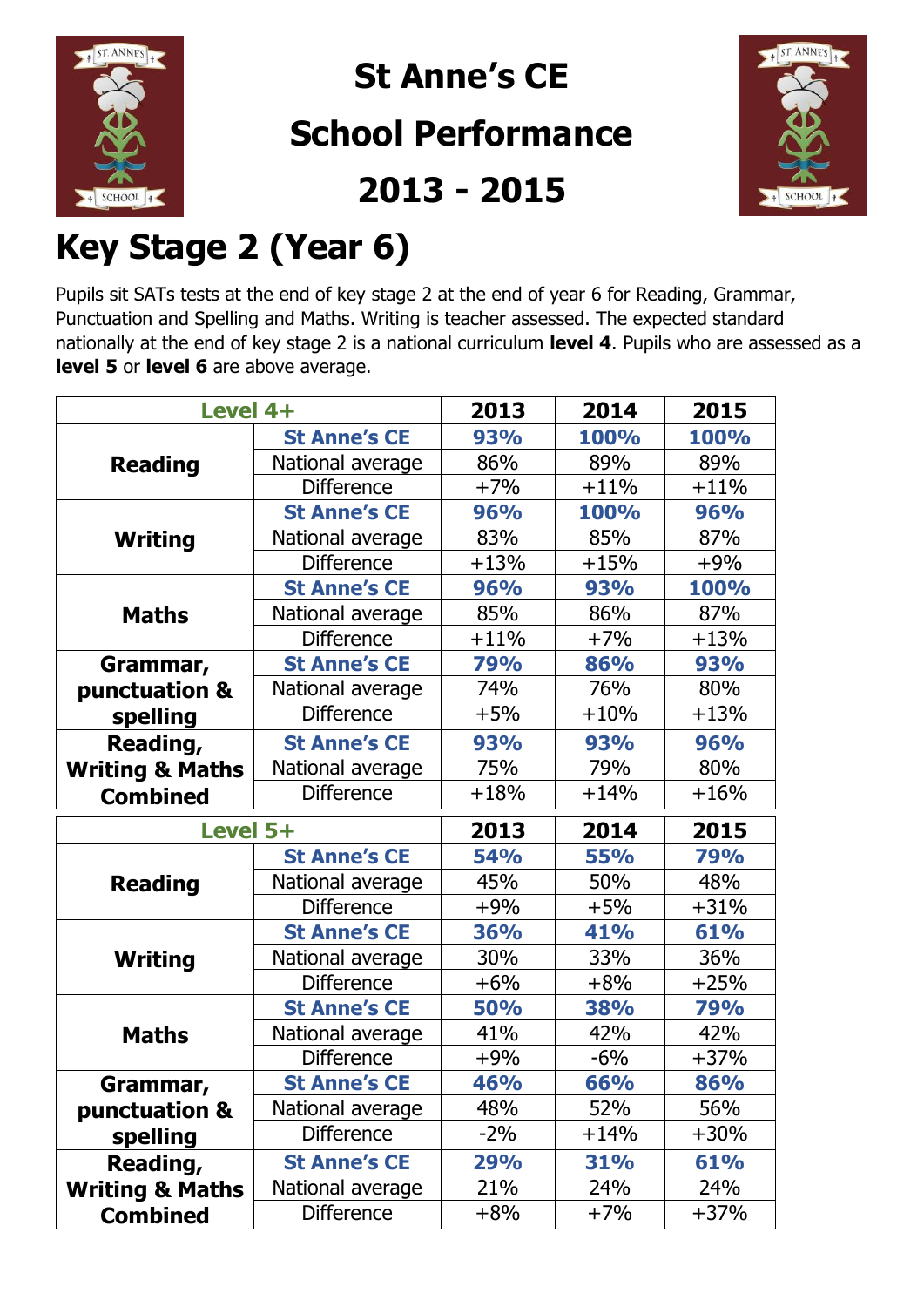

# **St Anne's CE School Performance 2013 - 2015**



**Summary** – Overall pupils at St Anne's are well above the national average. Nearly all pupils have achieved at least the expected standard consistently. The percentage of pupils achieving higher standards (level 5+) is also consistently above the national average. In 2015 pupils at St Anne's were approximately 30% above the national average with at least 6 out of 10 pupils achieving these higher standards.

Over three years there is a significant rising trend and some areas have increased by up to 40%. In all subjects at every standard pupils at St Anne's are well above the national average (by 10% or more).

#### **Progress (Key Stage 1 to Key Stage 2)**

Progress at the end of key stage 2 is measured from what a pupil achieved at key stage 1. Expected progress between key stage 1 and key stage 2 is 2 levels progress. Better than expected progress is 3 or more levels progress.

|                | <b>Progress</b><br>Key Stage 1 to<br>Key Stage 2 | 2 or more levels<br>progress<br><b>Expected</b><br><b>Progress</b> | 3 or more levels<br>progress<br><b>Better than</b><br>expected progress |
|----------------|--------------------------------------------------|--------------------------------------------------------------------|-------------------------------------------------------------------------|
|                | <b>St Anne's CE</b>                              | 100%                                                               | 61%                                                                     |
| <b>Reading</b> | National average                                 | 94%                                                                | 33%                                                                     |
|                | <b>Difference</b>                                | $+6%$                                                              | $+28%$                                                                  |
|                | <b>St Anne's CE</b>                              | 100%                                                               | <b>57%</b>                                                              |
| <b>Writing</b> | National average                                 | 97%                                                                | 36%                                                                     |
|                | <b>Difference</b>                                | $+3%$                                                              | $+21%$                                                                  |
| <b>Maths</b>   | <b>St Anne's CE</b>                              | 100%                                                               | <b>79%</b>                                                              |
|                | National average                                 | 93%                                                                | 34%                                                                     |
|                | <b>Difference</b>                                | $+7%$                                                              | $+45%$                                                                  |